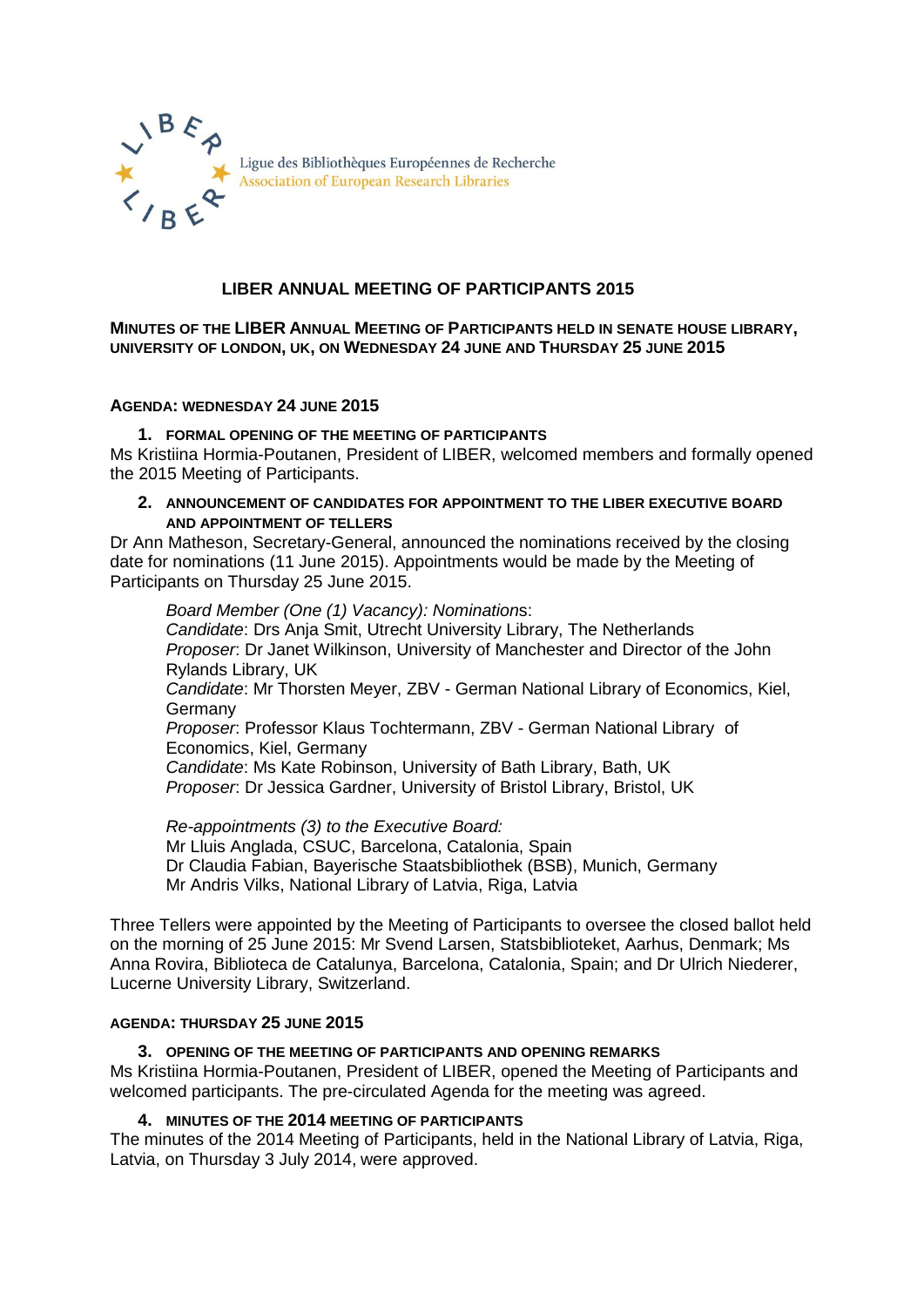### **5. MATTERS ARISING**

There were no matters arising not already covered by the Agenda.

#### **INTERNAL BUSINESS PROCESSES**

#### **6. REPORT OF THE EXECUTIVE BOARD**

Dr Ann Matheson, Secretary-General, noted the main points from the LIBER Executive Board for the period June 2014 to June 2015, which had been pre-circulated in full with the May 2015 LIBER Mailing. The Executive Board had met on four occasions during the year: on the final day of the Annual Conference in the National Library of Latvia, Riga, in July 2014; in the Bibliothèque Cantonale Universitaire (BCU), Lausanne, in October 2014; in the National Library of Finland, Helsinki, in February 2015; and earlier that week in Senate House Library, London. The Board's main priorities during the year 2014-2015 had been: implementing LIBER's Strategy 2013-2015 through the three Steering Committees (Scholarly Communication and Research Infrastructures, Reshaping the Research Library, and Advocacy and Communications) and Working Groups and the two LIBER Fora (Digital Cultural Heritage and Architecture); EU Projects and Advocacy and Lobbying (principally on copyright and text and data mining); preparing the 2015 Annual Conference; and maintaining the LIBER Office in The Hague to serve LIBER Participants' needs.

The number of LIBER Participants at June 2015 was 404, comprising institutional members: 373; organisational members: 17; associate members: 8; and individual members: 6.

Nine awards were made from the Annual Conference Fund in 2015 (one could not be taken up for personal reasons). The nine recipients were: Giannis Tsakonas, University of Patras, Greece; Alenka Kavčič, National and University Library, Slovenia; Lenka Nemeckova, Czech Technical University, Czech Republic; Kristina Pai, University of Tartu Library, Estonia;Javier Clavero, Universitat Politècnica de Catalunya, Spain; Gyŏngyi Karàcsony, University of Debrecen, Hungary; Adriana-Elena Borună, National Library of Romania; Milan Ojsteršek, University of Maribor, Slovenia; and Besa Hysa, University of Luarasi, Albania.

The assistance of LIBER's sponsors during the year 2014 to 2015 was warmly acknowledged: Gold Sponsors: Ex Libris, Springer and bestlist.nl; and Silver Sponsors: ProQuest, Ebsco and Tind Technologies. OCLC's support for the LIBER Award for Library Innovation was specially mentioned.

The 2016 Annual Conference would take place in Helsinki, Finland, hosted by the National Library of Finland, Helsinki University Library and the Finnish Research Library Association. The Annual Conference dates were Wednesday 29 June to Friday 1 July 2016, with the Excursion on Saturday 2 July 2016. The Annual Conference in 2017 will take place in the University of Patras, Greece, and that in 2018 in Université Lille 1, France.

The Report of the Executive Board was approved by the Meeting of Participants.

### **7. REPORT OF THE TREASURER**

Dr Matthijs Van Otegem, LIBER Treasurer, gave his Report for the year 2014 to 2015. He reported that LIBER's financial situation continued to be sound. He was glad to report that following the increase in the annual contribution fee agreed at the Meeting of Participants in 2014, which had come into effect from January 2015, there had been no appreciable reduction in the number of LIBER Participants. The LIBER Executive Board had recently reviewed the countries eligible for a discounted annual contribution fee with a view to implementing these changes with effect from January 2016.

The Treasurer's Report was approved by the Meeting of Participants.

### **8. LIBER ANNUAL REPORT AND ACCOUNTS FOR 2014 AND AUDITOR'S REPORT**

Dr Matthijs Van Otegem, LIBER Treasurer, presented the Annual Report and Accounts for 2014, and the Auditor's Report, which had been pre-circulated with the May 2015 LIBER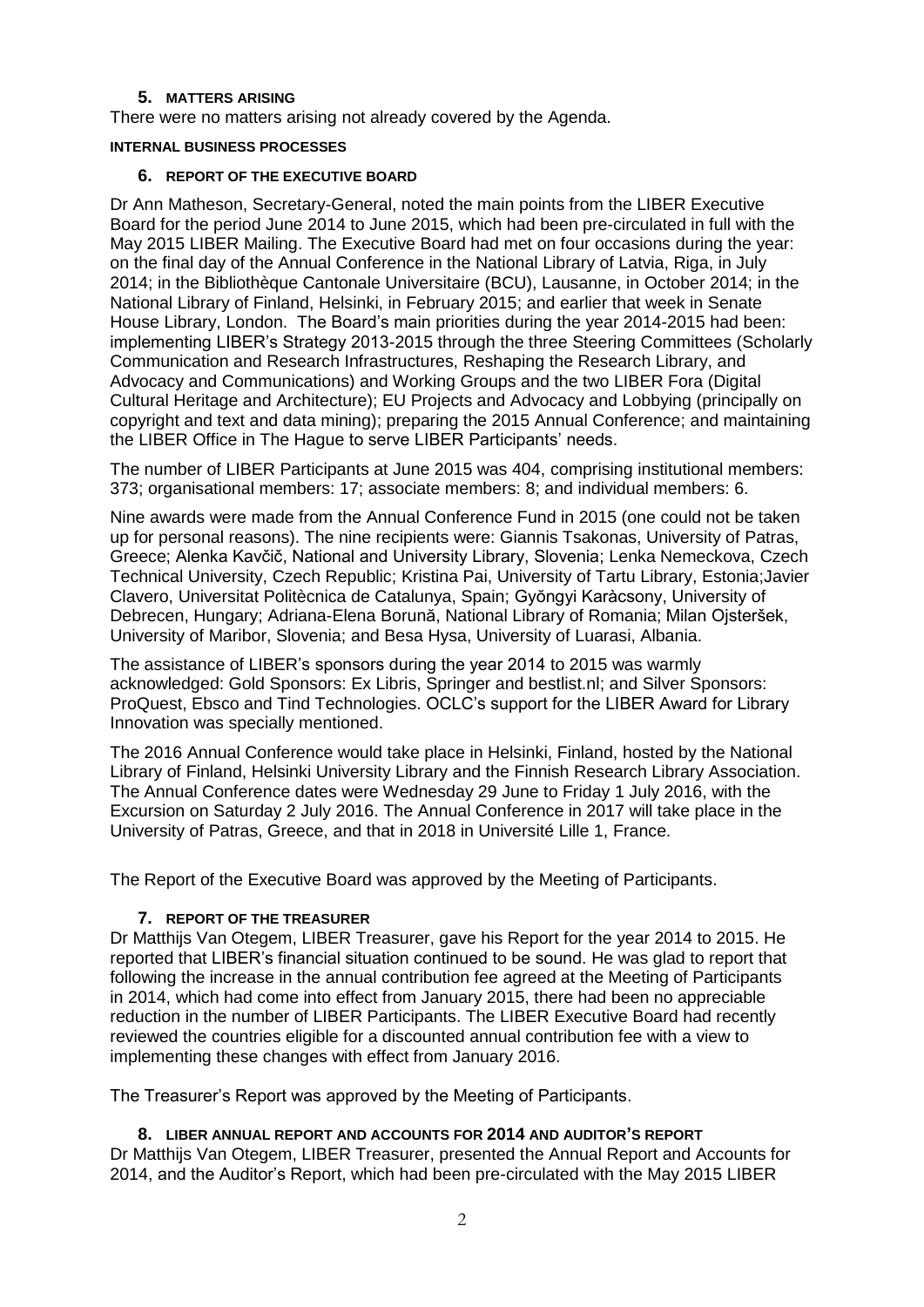Mailing. The Accounts for 2014 had been audited by Assist Registeraccountants B.V. Apeldoorn, The Netherlands, and had been approved by the Executive Board at its meeting in London on Tuesday 23 June 2015. The Annual Report and Accounts had been signed by the President, Treasurer and Secretary-General at the Executive Board meeting in London on Tuesday 23 June 2015, as required by the Statutes.

The Treasurer noted that there had been a small loss of  $\epsilon$ 28,000 in 2014 but this was less than estimated. He stressed the importance of the annual contribution fee to the smooth running of LIBER, and referred to LIBER's success with EU Projects, although he stressed that these sources of income were clearly differentiated in LIBER's Accounts.

There were no questions from the floor about the Annual Report and Accounts for 2014, and the Auditor's Report, and they were noted by the Meeting.

## **9. LIBER FOUNDATION: APPOINTMENTS TO THE LIBER EXECUTIVE BOARD**

Dr Matheson, Secretary-General, conducted the appointments to the LIBER Executive Board, in line with the Statutes and the Rules and Regulations of the LIBER Foundation (*Stichting).* The Call for Nominations had been pre-circulated in the November 2014, February 2015 and May 2015 LIBER Mailings, as required by the Rules and Regulations. The appointments were dealt with in order:

## *One (1) Vacancy on the LIBER Executive Board*

There were three nominations at the closing date for nominations (11 June 2015):

(1**)** Drs Anja Smit, Utrecht University Library, The Netherlands, proposed by Dr Janet Wilkinson, University of Manchester and Director of the John Rylands Library, UK (2) Mr Thorsten Meyer, ZBV – German National Library of Economics, Kiel, Germany, proposed by Professor Klaus Tochtermann, ZBV – German National Library of Economics, Kiel, Germany

(3) Ms Kate Robinson, University of Bath Library, Bath, UK, proposed by Dr Jessica Gardner, University of Bristol Library, Bristol, UK

A closed ballot, supervised by the three Tellers appointed at the Opening of the Meeting of Participants on 24 June, was held on the morning of Thursday 25 June 2015. The Secretary-General announced that as the result of the ballot, Drs Anja Smit, Utrecht University Library,The Netherlands, was appointed to the vacancy on the LIBER Executive Board.

Warm thanks were due to the three Tellers appointed by the Meeting of Participants, who had overseen the closed ballot on the morning of 25 June 2015: Mr Svend Larsen, Statsbiblioteket, Aarhus, Denmark; Ms Anna Rovira, Biblioteca de Catalunya, Barcelona, Catalonia, Spain; and Dr Ulrich Niederer, Lucerne University Library, Switzerland.

### *Three (3) Re-appointments to the Executive Board:*

There were three Executive Board members eligible to stand for appointment for a further term of office:

(1) Mr Lluis Anglada, CSUC, Barcelona, Catalonia, Spain (3rd term)

(2) Dr Claudia Fabian, Bayerische Staatsbibliothek (BSB), Munich, Germany (3rd term)

(3) Mr Andris Vilks, National Library of Latvia, Riga, Latvia  $(2^{nd}$  term)

Mr Lluis Anglada, Dr Claudia Fabian and Mr Andris Vilks were re-appointed to the LIBER Executive Board by the Meeting of Participants.

Dr Matheson concluded the appointments and handed the floor to the LIBER President.

Ms Hormia-Poutanen, LIBER President, explained to the Meeting that at the February 2015 LIBER Executive Board meeting, the Executive Board had asked Dr Matheson to continue as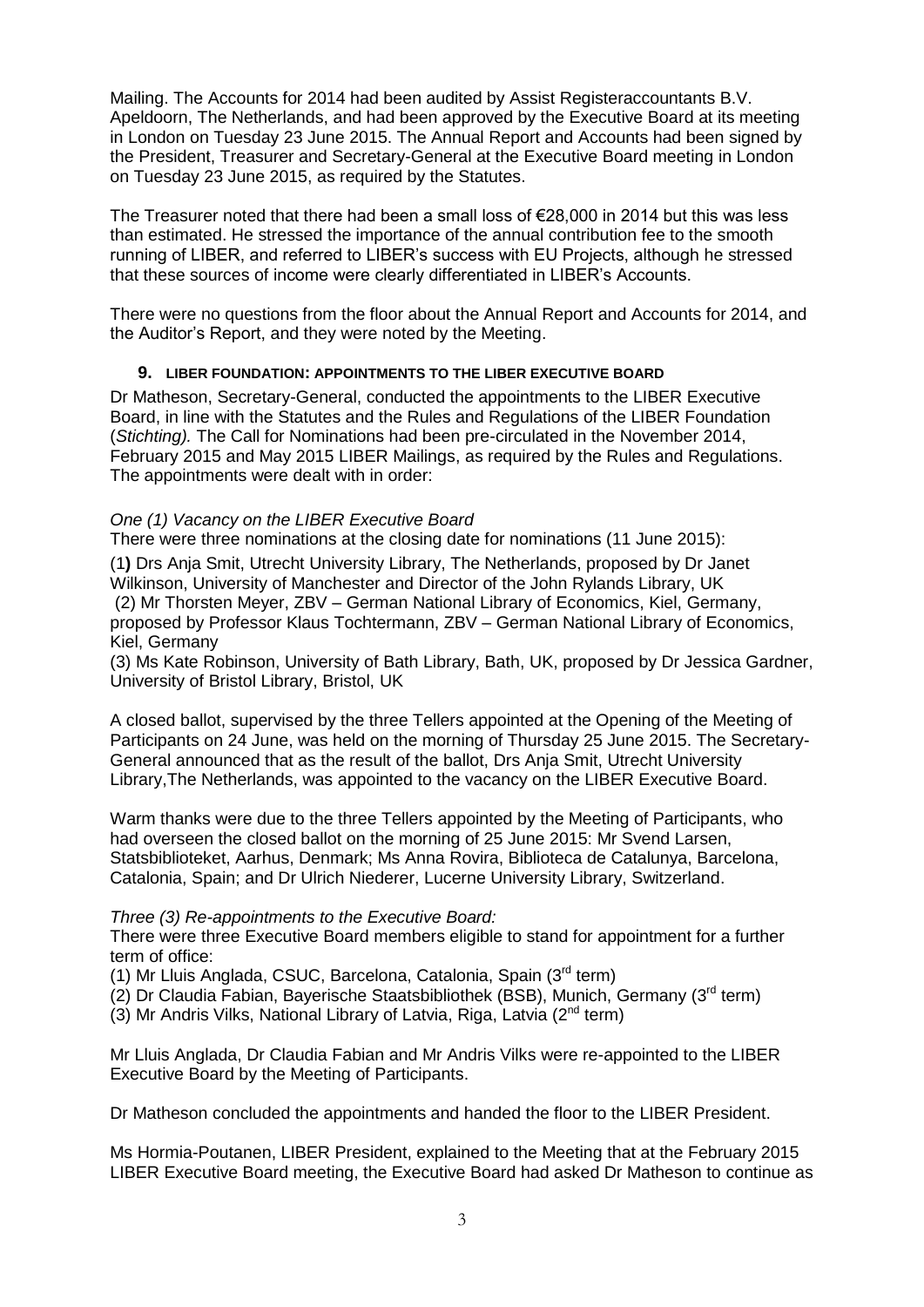Secretary-General (a Board appointment) for the period 2015-2017. Some investigations had been made in order to confirm that a reappointment would not be contrary to LIBER's Statutes, and on this basis the Executive Board would formally reappoint Dr Matheson for the period 2015-2017 at the second LIBER Executive Board meeting on Thursday 25 June 2015.

### **STRATEGIC DIRECTIONS**

### **10. LIBER STRATEGY 2014-2015 – ANNUAL REPORT**

Ms Susan Reilly, Executive Director, presented her Report, which had been pre-circulated with the May 2015 LIBER Mailing. She reported on the Strategy for 2014-2015 and noted that Steering Committees' implementation plans were making good progress. It was very important to be able to show LIBER Libraries what was being achieved. The next step was to begin work on updating the current LIBER Strategy to 2017, in association with the four related Strategic Directions which had been identified.

The Report on the LIBER Strategy was approved by the Meeting of Participants.

### **11. LIBER STRATEGY ACHIEVEMENTS**

### **11.1. LIBER STEERING COMMITTEE ANNUAL REPORTS**

Dr Wolfram Horstmann, Chair of the Steering Committee on Scholarly Communication and Research Infrastructures, presented the key points from his Annual Report, which had been pre-circulated with the May 2015 LIBER Mailing. His Steering Committee was liaising with the Research Data Alliance (RDA) and working with COAR on competencies and skills. The key focus was on policy development and this was what libraries wanted to have. A new Working Group on Metrics was being launched and further information would be made available in due course.

The Report of the Steering Committee on Scholarly Communication and Research Infrastructures was approved by the Meeting of Participants.

Mr Julien Roche, Chair, Steering Committee on Reshaping the Research Library, presented his Annual Report, which had been pre-circulated with the May 2015 LIBER Mailing. There were now three Working Groups (Digital Collections; Leadership and Workforce Development; Research and Education) attached to the Steering Committee. The Working Group on Rankings (now renamed Metrics) had been transferred to the Steering Committee on Scholarly Communication and Research Infrastructures. He highlighted the Leadership Seminars and the desire to create a network of alumni to maintain links between those who attended seminars; the 'Leadership Journées' on the role of the library leader in reshaping the research library had been held at Sciences Po in May 2015 and had attracted 19 members, 17 from Europe and 2 from North America; and a LibQUAL+ survey was being carried out by the Research and Education Working Group with a workshop on the results at the Helsinki 2016 Annual Conference.

The Report of the Steering Committee on Reshaping the Research Library was approved by the Meeting of Participants.

Mr Wilhelm Widmark, Chair, Steering Committee on Advocacy and Communications, presented his Annual Report, which had been pre-circulated with the May 2015 LIBER Mailing. He drew attention to the principal points: the Copyright Working Group had been very active throughout the year on copyright and text and data mining issues; LIBER had a guest blog spot on its website and he invited LIBER Libraries to offer guest blogs; and the Ambassadors' programme was now set up and he invited any LIBER Participant interested in becoming a LIBER Ambassador to contact him by email [\(wilhelm.widmark@sub.su.se\)](mailto:wilhelm.widmark@sub.su.se).

The Report of the Steering Committee on Advocacy and Communications was approved by the Meeting of Participants.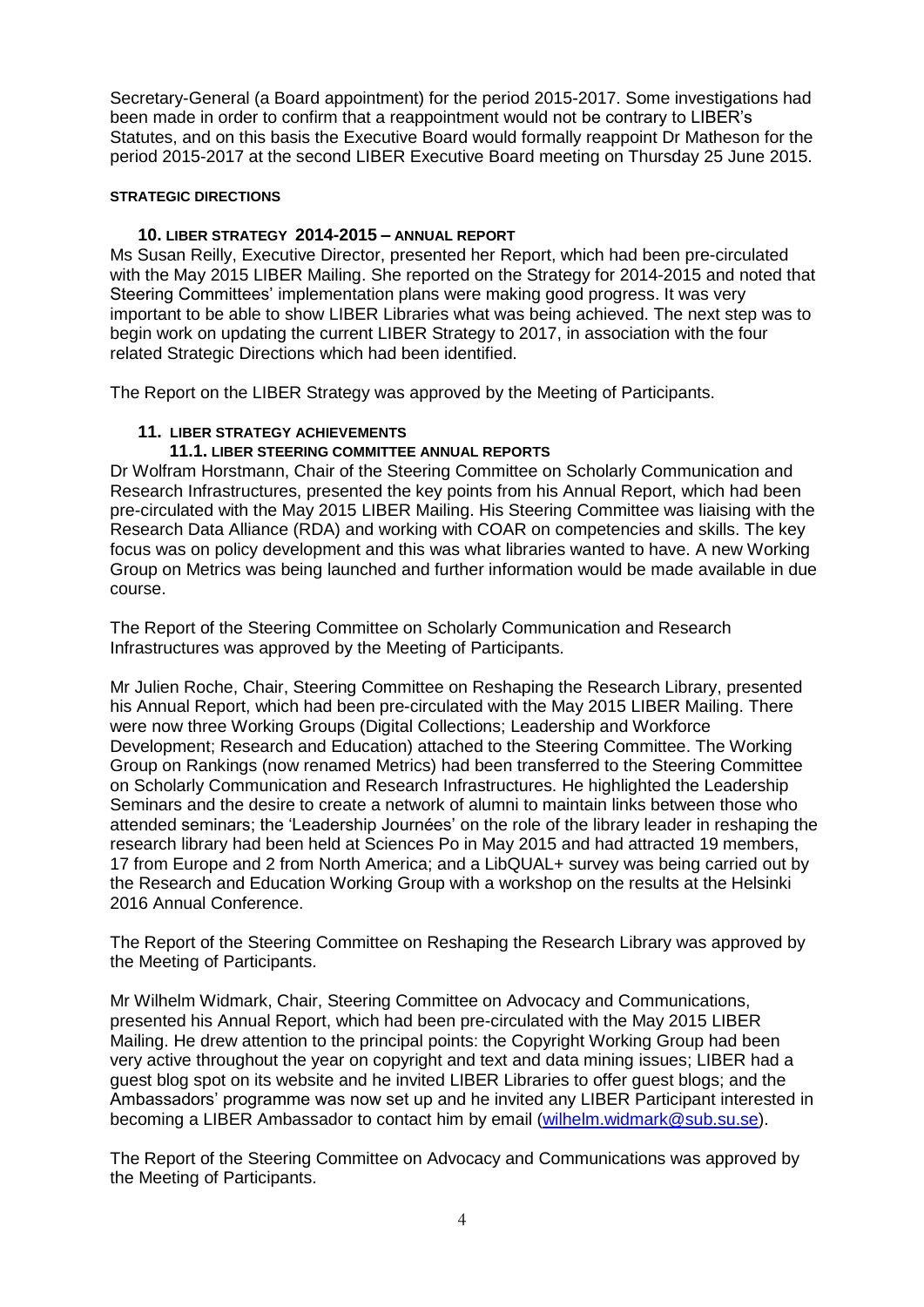## **11.2. FORA REPORTS**

### **11.2.1. DIGITAL CULTURAL HERITAGE FORUM**

Dr Claudia Fabian, Chair, Digital Cultural Heritage Forum, presented her Annual Report, which had been pre-circulated with the May 2015 LIBER Mailing. She noted that for events programmes, presentations, bios, blog, picture and tweet archives were on the LIBER websit[ehttp://libereurope.eu/digitalculturalheritageforum/.](http://libereurope.eu/digitalculturalheritageforum/) Topics covered included recording provenance, sharing digital copies of printer's devices, text recognition and OCR, image recognition, Library security, and Digital Curation. The LIBER website was being used to bring together and share information about electronic resources (tools, guidelines, policies, information or active discussions), and invited LIBER Participants to send suggestions to marian.lefferts@cerl.org.

Ongoing activities included: the LinkedIn page [Heritage Collections and Preservation,](http://www.linkedin.com/groups?gid=3315506&mostPopular=&trk=tyah&trkInfo=tas:Heritage%20Collections%20and%20Preservation,idx:1-1-1) a subgroup of the LIBER LinkedIn page, which people were regularly joining; participation on the Early European Books Library Advisory Board, to advise and support the development of ProQuest's EEB (Early European Books) collections; developing the programme for 4th LIBER Workshop on Digital Curation (2016); developing a high-level overview of technical issues and presenting these as factsheets (e.g. on digital curation, image recognition, viewers for cultural heritage material, etc.); and aiming to raise awareness of these activities to ensure that work is not duplicated and to stimulate collaboration rather than parallel developments. Anyone wishing to join the Forum was invited to contact Drs Marian Lefferts (marian.lefferts@cerl.org)).

The Report of the Digital Cultural Heritage Forum was approved by the Meeting of Participants.

### **11.2.2. ARCHITECTURE FORUM**

Dr Ulrich Niederer, Chair, Architecture Forum, presented his Annual Report, which had been pre-circulated with the May 2015 LIBER Mailing. He reported that the Architecture Group's 17th Seminar had been held in Helsinki, Finland, from 7 to 9 May 2015, with a pre-seminar tour of library visits on 6 May 2015. The Seminar presentations were online on the Archiecture Group's website: [http://147.88.230.242/liber-lag/lageps.htm.](http://147.88.230.242/liber-lag/lageps.htm) A further documentation of new library buildings in Europe had been produced and this was now included in the LAG Database (the digital resource for new library buildings in Europe) at [http://liber-lag.techlib.cz.](http://liber-lag.techlib.cz/)

Planning for the Library Architecture Group's 18th Seminar in 2016 had begun: the Seminar will take place in Freiburg, Germany, from 13 -15 April 2016, with a pre-seminar tour of library visits on 12 April 2016.

The Report of the Architecture Forum was approved by the Meeting of Participants.

### **11.3. LIBER EU PROJECTS: ANNUAL REPORT 2014-2015**

Ms Melanie Imming, Projects Manager, presented her Annual Report, which had been precirculated with the May 2015 LIBER Mailing. She reported that in 2015 three EU projects were due to finish (APARSEN; Europeana Newspapers and Recode); there were three current projects (Europeana Cloud; Pasteur4OA; and FOSTER); and there were six new projects (Openaire2020; EUDAT2020; AARC; LEARN; OpenMinted; and FutureTDM). She highlighted some developments from specific projects: Europeana Newspapers (Roadmap for Future Development in Newspaper Digitisation); Openaire (FP7 post-grant Open Access publishing funds pilot); and LEARN (further development of the LERU Roadmap for Research Data).

She noted that all projects were now aligned with one of the three LIBER key performance areas. The goals in 2015-2016 were: to build on the significant progress already made now that projects have come to fruition; and to continue to keep the focus on benefits for LIBER Libraries during the whole lifecycle of projects and in alignment with LIBER working groups.